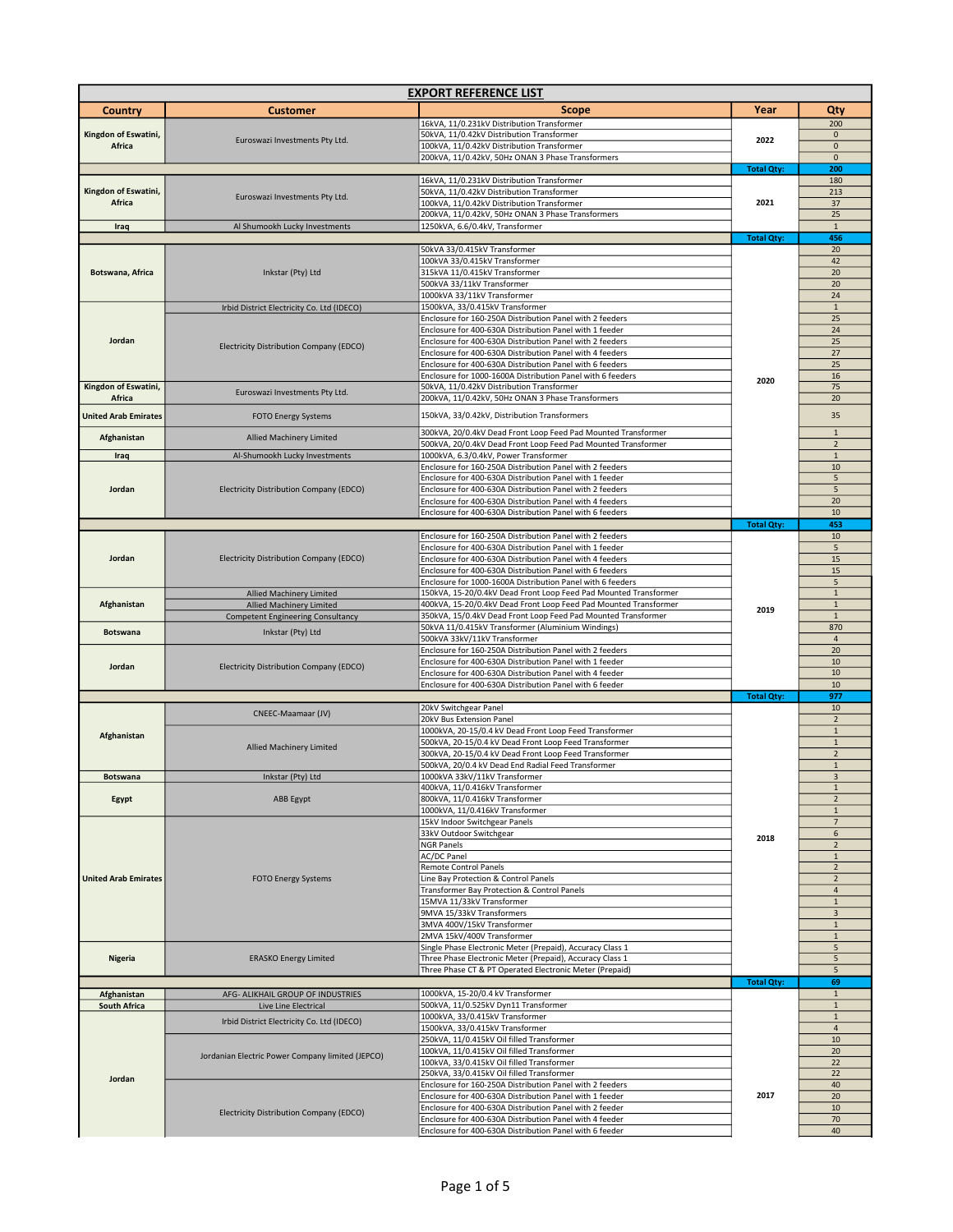| <b>EXPORT REFERENCE LIST</b>              |                                                             |                                                                                                                                              |                   |                                |  |
|-------------------------------------------|-------------------------------------------------------------|----------------------------------------------------------------------------------------------------------------------------------------------|-------------------|--------------------------------|--|
| <b>Country</b>                            | <b>Customer</b>                                             | Scope                                                                                                                                        | Year              | Qty                            |  |
|                                           |                                                             | Enclosure for 1000-1600A Distribution Panel with 6 feeder                                                                                    |                   | 20                             |  |
|                                           |                                                             | 16kVA, 11/0.231kV Single Phase, 50Hz ONAN Pole Mounted Transformer                                                                           |                   | 2160                           |  |
| <b>Eswatini (Previously</b>               | Orchid Metal Trading LLC - Dubai C/o Euroswazi Investments, | 50kVA, 11/0.42kV, 50Hz ONAN 3 phase Aluminium windings Transformer                                                                           |                   | 720                            |  |
| Swaziland)                                | Swaziland                                                   | 100kVA, 11/0.42kV, 50Hz ONAN 3 phase Aluminium windings Transformer<br>200kVA, 11/0.42kV, 50Hz ONAN 3 phase Aluminium windings Transformer   |                   | 432<br>144                     |  |
|                                           | Euroswazi Investments Pty Ltd.                              | 16kVA, 11/0.231kV, Single Phase, 50Hz ONAN Pole Mounted Transformer                                                                          |                   | 200                            |  |
|                                           |                                                             |                                                                                                                                              | <b>Total Qty:</b> | 3937                           |  |
| <b>Eswatini (Previously</b><br>Swaziland) | World Wide General Trading                                  | 16kVA, 11/0.231kV Single Phase, 50Hz ONAN Pole Mounted Transformer                                                                           |                   | 1500                           |  |
|                                           | Jordanian Electric Power Company limited (JEPCO)            | 630kVA, 11/0.415kV Midel Oil filled Transformer                                                                                              |                   | 60                             |  |
| Jordan                                    |                                                             | 1500kVA, 11/0.415kV Midel Oil filled Transformer<br>250kVA, 33/0.415kV Oil filled Transformer                                                | 2016              | 35<br>20                       |  |
|                                           |                                                             | 630kVA, 33/0.415kV Oil filled Transformer                                                                                                    |                   | 10                             |  |
| Afghanistan                               | <b>Allied Machinery Limited</b>                             | 75kVA, 20-15/0.4kV Transformer                                                                                                               |                   | $\mathbf 1$                    |  |
|                                           |                                                             | 400kVA, 20/0.4kV Transformer                                                                                                                 |                   | $\mathbf{1}$                   |  |
|                                           |                                                             | 25kVA, 11/0.4kV Transformer<br>25kVA, 0.4/11kV Transformer                                                                                   |                   | $\mathbf 1$<br>$\mathbf{1}$    |  |
|                                           |                                                             |                                                                                                                                              | <b>Total Qty:</b> | 1629                           |  |
|                                           |                                                             | 630kVA, 20/0.4kV, 50Hz, Dyn5, ONAN                                                                                                           |                   | 20                             |  |
|                                           | Da Afghanistan Breshna Sherkat (DABS)                       | 400kVA, 20/0.4kV, 50Hz, Dyn5, ONAN                                                                                                           |                   | 60                             |  |
|                                           |                                                             | 250kVA, 20/0.4kV, 50Hz, Dyn5, ONAN<br>160kVA, 20/0.4kV, 50Hz, Dyn5, ONAN                                                                     |                   | 40<br>30                       |  |
|                                           |                                                             | 60kVA, 20/0.4kV, 50Hz, Dyn5, ONAN Pad Mounted Transformer                                                                                    |                   | $\mathbf 1$                    |  |
|                                           |                                                             | 4000kVA, 20/0.4kV, 50Hz, Dyn5, ONAN Pad Mounted Transformer                                                                                  |                   | $\mathbf{1}$                   |  |
|                                           |                                                             | 700kVA, 20/0.4kV, 50Hz, Dyn5, ONAN Pad Mounted Transformer                                                                                   |                   | $\overline{4}$                 |  |
|                                           |                                                             | 1250kVA, 0.4/20kV, 50Hz, YNd5, ONAN Pad Mounted Transformer                                                                                  |                   | $\overline{4}$                 |  |
|                                           | Khakashan Balkh Building & Road Construction Company (KCC)  | 1500kVA, 20/0.4kV, 50Hz, Dyn5, ONAN Pad Mounted Transformer                                                                                  |                   | $\mathbf 1$                    |  |
|                                           |                                                             | 20kV Generator Panels<br>20kV Outdoor Feeder Panels                                                                                          |                   | $\overline{a}$<br>5            |  |
|                                           |                                                             | 20kV Future Utility Feeder Panel                                                                                                             |                   | $\mathbf 1$                    |  |
|                                           |                                                             | 20kV TIE Breaker Panels                                                                                                                      |                   | $\overline{2}$                 |  |
|                                           |                                                             | 20kV Synch Panel                                                                                                                             |                   | $\mathbf 1$                    |  |
|                                           |                                                             | 1500kVA, 0.4/20kV, 50Hz, YNd11 Pad Mounted Transformer with LV Panel<br>1500kVA, 20/0.4kV, 50Hz, Dyn11 Pad Mounted Transformer with LV Panel |                   | $\overline{a}$<br>$\mathbf{1}$ |  |
|                                           |                                                             | 750kVA, 20/0.4kV Transformer Pad Mounted Transformer with LV Panel                                                                           |                   | $\mathbf{1}$                   |  |
| Afghanistan                               |                                                             | 750kVA, 20/0.4kV Transformer Pad Mounted Transformer with LV Panel                                                                           |                   | $\mathbf{1}$                   |  |
|                                           |                                                             | 750kVA, 20/0.4kV Transformer Pad Mounted Transformer with LV Panel                                                                           |                   | $\mathbf 1$                    |  |
|                                           |                                                             | 750kVA, 20/0.4kV Transformer Pad Mounted Transformer with LV Panel                                                                           | 2015              | $\mathbf 1$                    |  |
|                                           | <b>Faizi Masroor Construction Company (FMCC)</b>            | 500kVA, 20/0.4kV Transformer Pad Mounted Transformer with LV Panel<br>500kVA, 20/0.4kV Transformer Pad Mounted Transformer with LV Panel     |                   | $\mathbf 1$<br>$\mathbf 1$     |  |
|                                           |                                                             | 500kVA, 20/0.4kV Transformer Pad Mounted Transformer with LV Panel                                                                           |                   | $\mathbf 1$                    |  |
|                                           |                                                             | 500kVA, 20/0.4kV Transformer Pad Mounted Transformer with LV Panel                                                                           |                   | $\mathbf{1}$                   |  |
|                                           |                                                             | 500kVA, 20/0.4kV Transformer Pad Mounted Transformer with LV Panel                                                                           |                   | $\mathbf 1$                    |  |
|                                           |                                                             | 300kVA, 20/0.4kV Transformer Pad Mounted Transformer with LV Panel                                                                           |                   | $\mathbf{1}$                   |  |
|                                           |                                                             | 300kVA, 20/0.4kV Transformer Pad Mounted Transformer with LV Panel<br>300kVA, 20/0.4kV Transformer Pad Mounted Transformer with LV Panel     |                   | $\mathbf{1}$<br>$\mathbf 1$    |  |
|                                           |                                                             | 225kVA, 20/0.4kV Transformer Pad Mounted Transformer with LV Panel                                                                           |                   | $\mathbf 1$                    |  |
|                                           |                                                             | 75kVA, 20/0.4kV Transformer Pad Mounted Transformer with LV Panel                                                                            |                   | $\mathbf 1$                    |  |
|                                           |                                                             | 75kVA, 20/0.4kV Transformer Pad Mounted Transformer with LV Panel                                                                            |                   | $\overline{2}$                 |  |
|                                           |                                                             | 75kVA, 20/0.4kV Transformer Pad Mounted Transformer with LV Panel<br>75kVA, 20/0.4kV Transformer Pad Mounted Transformer with LV Panel       |                   | 3<br>$\mathbf{1}$              |  |
|                                           |                                                             | Main distribution pannel 2000A                                                                                                               |                   | $\mathbf{1}$                   |  |
|                                           |                                                             | 500kVA, 13.8/0.4kV, 60Hz, Dyn11 Transformer                                                                                                  |                   | $\overline{2}$                 |  |
|                                           |                                                             | 1000kVA, 13.8/0.4kV, 60Hz, Dyn11 Transformer                                                                                                 |                   | $\overline{4}$                 |  |
| Saudi Arabia                              | Ercon Middle East Industries                                | 1500kVA, 13.8/0.4kV, 60Hz, Dyn11 Transformer                                                                                                 |                   | $\overline{2}$                 |  |
|                                           |                                                             | 100kVA, 33/0.4kV, 60Hz, Dyn11 Transformer<br>1000kVA, 13.8/0.4kV Unit S/S Type Transformer                                                   |                   | $\mathsf 3$<br>$\mathbf{1}$    |  |
|                                           |                                                             |                                                                                                                                              | <b>Total Qty:</b> | 212                            |  |
|                                           |                                                             | 100KVA Transformer                                                                                                                           |                   | $\overline{7}$                 |  |
|                                           |                                                             | 200KVA Transformer                                                                                                                           |                   | 15                             |  |
|                                           |                                                             | 60KVA Transformer<br>75KVA Transformer                                                                                                       |                   | $\mathbf{1}$<br>30             |  |
|                                           | <b>Ercon Middle East Industries</b>                         | 100KVA Transformer                                                                                                                           |                   | 30                             |  |
| Saudi Arabia                              |                                                             | 160KVA Transformer                                                                                                                           |                   | 10                             |  |
|                                           |                                                             | 100KVA Transformer                                                                                                                           |                   | 45                             |  |
|                                           |                                                             | <b>60KVA Transformer</b><br>160KVA Transformer                                                                                               |                   | $\mathbf{1}$<br>10             |  |
|                                           |                                                             | 750KVA Transformer                                                                                                                           | 2014              | $\mathbf{1}$                   |  |
|                                           | Ajeej Steel Manufacturing                                   | 250KVA Transformer                                                                                                                           |                   | $\mathbf 1$                    |  |
|                                           | ALTEC, Dammam                                               | 300KVA Transformer                                                                                                                           |                   | $\mathbf 1$                    |  |
|                                           |                                                             | 800KVA Transformer<br>630KVA Transformer, 20/0.4kV, Dyn-5, 50 Hz, ONAN Transformer                                                           |                   | 10<br>50                       |  |
|                                           | Da Afghanistan Breshna Sherkat (DABS)                       | 400KVA Transformer, 20/0.4kV, Dyn-5, 50 Hz, ONAN Transformer                                                                                 |                   | 54                             |  |
| Afghanistan                               |                                                             | 250KVA Transformer, 20/0.4kV, Dyn-5, 50 Hz, ONAN Transformer                                                                                 |                   | 37                             |  |
|                                           |                                                             | 200KVA Transformer                                                                                                                           |                   | 6                              |  |
|                                           |                                                             | 160KVA, 20/0.4kV, Dyn-5, 50 Hz, ONAN Transformer                                                                                             |                   | 18                             |  |
|                                           |                                                             | 100KVA Transformer                                                                                                                           | <b>Total Qty:</b> | $\overline{a}$<br>331          |  |
|                                           |                                                             | 100KVA Transformer                                                                                                                           |                   | 45                             |  |
|                                           |                                                             | 150KVA Transformer                                                                                                                           |                   | 5                              |  |
|                                           |                                                             | 75KVA, 231/400V, 60Hz, YY0 Transformer                                                                                                       |                   | 15                             |  |
|                                           |                                                             | 1000KVA Transformer<br>150KVA, 231V/400V Transformer                                                                                         |                   | $\mathbf{1}$<br>10             |  |
|                                           |                                                             | 150KVA, 13.8kV/400V Transformer                                                                                                              |                   | 15                             |  |
|                                           |                                                             | 100KVA, 13.8kV/400V Transformer                                                                                                              |                   | 60                             |  |
|                                           |                                                             | 1000kVA Transformer                                                                                                                          |                   | $\mathbf{1}$                   |  |
|                                           | <b>Gulf Trade Link</b>                                      | 1000kVA Transformer                                                                                                                          |                   | $\mathbf 1$                    |  |
| Saudi Arahia                              |                                                             | 2500kVA Transformer                                                                                                                          |                   | $\mathbf{1}$                   |  |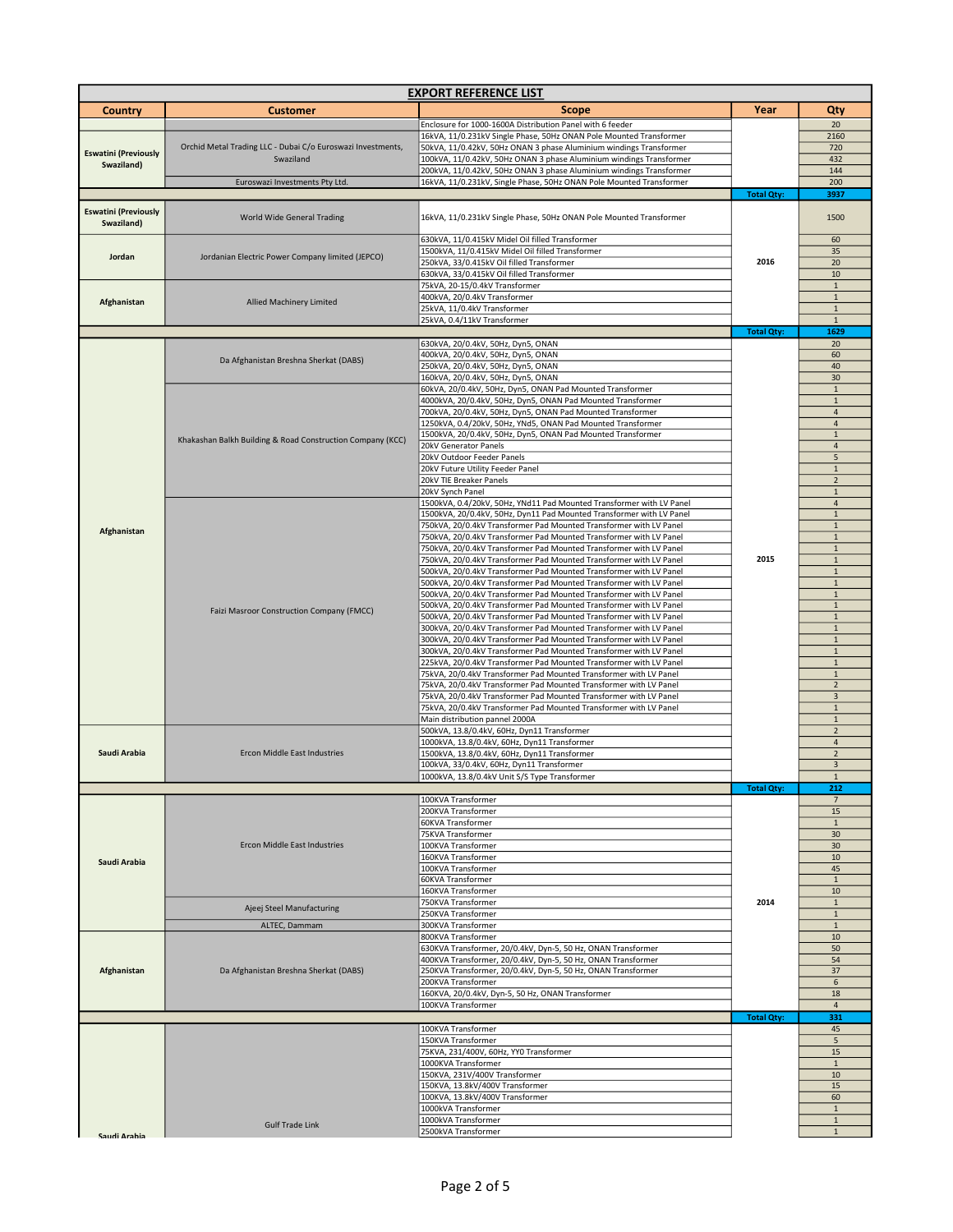| <b>EXPORT REFERENCE LIST</b> |                                       |                                                                     |                   |                               |  |
|------------------------------|---------------------------------------|---------------------------------------------------------------------|-------------------|-------------------------------|--|
| Country                      | <b>Customer</b>                       | <b>Scope</b>                                                        | Year              | Qty                           |  |
| Jauul Miawk                  |                                       | 1000kVA Transformer                                                 |                   | $\overline{2}$                |  |
|                              |                                       | 100kVA Transformer                                                  |                   | 10                            |  |
|                              |                                       | 200KVA Transformer                                                  |                   | 11                            |  |
|                              |                                       | 20KVA Transformer                                                   |                   | $\sqrt{5}$                    |  |
|                              |                                       | 100KVA Transformer                                                  |                   | 80                            |  |
|                              |                                       | 150KVA Transformer                                                  |                   | 10                            |  |
|                              |                                       | 75KVA Transformer<br>630KVA Transformer                             |                   | 30<br>$\mathbf{1}$            |  |
|                              |                                       | 3500KVA, 33/3.3kV, 60Hz, Dyn-11 Transformer                         |                   | $\overline{2}$                |  |
|                              | <b>Overseas Construction Company</b>  | 100KVA, 3.3kV/380V, 60Hz, Dyn-1 Transformer                         |                   | $\mathbf 1$                   |  |
|                              |                                       | 50KVA Transformer                                                   |                   | 10                            |  |
|                              |                                       | 100KVA Transformer                                                  |                   | 10                            |  |
|                              |                                       | 200KVA Transformer                                                  |                   | 10                            |  |
|                              |                                       | 350KVA Transformer                                                  |                   | 16                            |  |
| Saudi Arabia                 | Ercon Middle East Industries          | 50KVA Transformer                                                   |                   | 20                            |  |
|                              |                                       | 200KVA Transformer                                                  |                   | 10                            |  |
|                              |                                       | 2500KVA Transformer                                                 | 2013              | $\overline{4}$                |  |
|                              |                                       | 1600KVA Transformer                                                 |                   | $\overline{\mathbf{4}}$       |  |
|                              |                                       | 1000KVA Transformer<br>800KVA Transformer                           |                   | $\mathbf 1$<br>$\overline{3}$ |  |
|                              |                                       | 500kVA Ground Mounted                                               |                   | $\overline{4}$                |  |
|                              |                                       | 15kVA Pole Mounted                                                  |                   | 42                            |  |
|                              |                                       | 30kVA Pole Mounted                                                  |                   | 12                            |  |
|                              |                                       | 30kVA Pole Mounted                                                  |                   | $7\overline{ }$               |  |
|                              |                                       | 50kVA Transformer                                                   |                   | $\overline{3}$                |  |
|                              | Ministry of Energy & Water            | 500kVA Transformer                                                  |                   | $\overline{a}$                |  |
|                              |                                       | 15kVA Transformer                                                   |                   | 42                            |  |
|                              |                                       | 30kVA Transformer (Single phase)                                    |                   | $12\,$                        |  |
|                              |                                       | 30kVA Transformer (Three phase)                                     |                   | $\overline{7}$                |  |
|                              |                                       | 5KVA Pad Mounted Transformer                                        |                   | $11\,$<br>$\overline{3}$      |  |
|                              |                                       | 50KVA Transformer<br>75KVA Pad Mounted Transformer                  |                   | $\mathbf 1$                   |  |
| Afghanistan                  |                                       | 400KVA Pad Mounted Transformer                                      |                   | $\mathbf{1}$                  |  |
|                              |                                       | 2000KVA Pad Mounted Transformer                                     |                   | $1\,$                         |  |
|                              |                                       | 1500KVA Pad Mounted Transformer                                     |                   | 3                             |  |
|                              | U.S. Army Corps of Engineers (USACE)  | 750KVA Pad Mounted Transformer                                      |                   | $\mathbf 1$                   |  |
|                              |                                       | 500KVA Pad Mounted Transformer                                      |                   | $\mathbf 1$                   |  |
|                              |                                       | 100KVA Transformer                                                  |                   | $\mathbf 1$                   |  |
|                              |                                       | 3500KVA Transformer                                                 |                   | $\overline{2}$                |  |
|                              |                                       | 1500KVA Pad Mounted Transformer                                     |                   | $\mathbf{1}$                  |  |
|                              | <b>Private Customers</b>              | 2500KVA Transformer                                                 |                   | $\overline{2}$                |  |
|                              |                                       | 3000 KVA Transformer<br>300 kVA Transformer                         |                   | $\mathbf 1$<br>$\mathbf 1$    |  |
|                              |                                       | 25 KVA Transformer                                                  |                   | $1\,$                         |  |
|                              |                                       |                                                                     |                   |                               |  |
|                              |                                       |                                                                     |                   | 558                           |  |
|                              |                                       | 6000KVA, 13.8/4.16kV Transformer                                    | <b>Total Qty:</b> | $\overline{2}$                |  |
|                              | M/s SESCO                             | 500KVA, 13.8/4.16kV Transformer                                     |                   | $\overline{2}$                |  |
|                              |                                       | 100kVA, 231/400V Transformer                                        |                   | 13                            |  |
|                              |                                       | 75kVA, 231/400V Transformer                                         |                   | 17                            |  |
|                              |                                       | 100kVA, 231/400V Transformer                                        |                   | 40                            |  |
|                              |                                       | 75kVA, 231/400V Transformer                                         |                   | 20                            |  |
|                              | <b>Gulf Trade Link Est</b>            | 2500kVA Transformer                                                 |                   | $\mathbf 1$                   |  |
| Saudi Arabia                 |                                       | 150kVA, 13.8kV/400V Transformer                                     |                   | 14                            |  |
|                              |                                       | 100kVA Transformer                                                  |                   | 90                            |  |
|                              |                                       | 75kVA Transformer                                                   |                   | 10<br>$\mathbf 1$             |  |
|                              |                                       | 1200kVA, 4.16kV/400V Transformer<br>100KVA, 13.8kV/231V Transformer |                   | 10                            |  |
|                              |                                       | 200KVA, 13.8kV/231V Transformer                                     |                   | 10                            |  |
|                              | Mansour AL Mosaid Company             | 300KVA, 13.8kV/231V Transformer                                     |                   | 5                             |  |
|                              |                                       | 1000KVA, 13.8kV/231V Transformer                                    |                   | 5                             |  |
|                              |                                       | 200KVA Transformer                                                  | 2012              | $1\,$                         |  |
|                              |                                       | 300kVA Pad Mounted Transformer                                      |                   | $\mathbf 1$                   |  |
|                              | <b>Private Customers</b>              | 500kVA Pad Mounted Transformer                                      |                   | $\mathbf 1$                   |  |
|                              |                                       | 400kVA Transformer                                                  |                   | $\mathbf 1$                   |  |
| Afghanistan                  |                                       | 630kVA Transformer<br>1000kVA Transformer                           |                   | $\mathbf 1$<br>10             |  |
|                              |                                       | 800kVA Transformer                                                  |                   | 20                            |  |
|                              |                                       | 630kVA Transformer                                                  |                   | 60                            |  |
|                              | Da Afghanistan Breshna Sherkat (DABS) | 500kVA Transformer                                                  |                   | $\overline{2}$                |  |
|                              |                                       | 400kVA Transformer                                                  |                   | 10                            |  |
|                              |                                       | 150kVA Transformer                                                  |                   | $\mathbf{1}$                  |  |
| Zimbabwe                     | Zimbabwe Moulders (Pvt) Ltd           | 2000KVA Transformer                                                 |                   | $\mathbf 1$                   |  |
|                              | Slovay Steel Pvt Ltd, Zimbabwe        | 2000KVA Transformer                                                 |                   | $1\,$                         |  |
| Tanzania                     | Southern Economical and Management    | 200kVA Transformer                                                  |                   | $\mathbf 1$                   |  |
|                              | Firdos Apartment Limited Tanzania     | 200kVA Transformer                                                  |                   | $\mathbf 2$                   |  |
| Sawaziland                   | World Wide General Trading            | 16kVA, 11/0.231kV Single Phase Transformers                         |                   | 50<br>403                     |  |
|                              |                                       | 2500KVA, 13.8kV/440V Transformer                                    | <b>Total Qty:</b> | 5                             |  |
|                              | M/s Hill Metals Est                   | 2500KVA, 13.8kV/440V Transformer                                    |                   | $\mathbf 1$                   |  |
|                              |                                       | 3500KVA, 33/13.8kV Transformer                                      |                   | $\mathbf 1$                   |  |
|                              |                                       | 100KVA, 13.8kV/0.4kV Transformer                                    |                   | 20                            |  |
|                              |                                       | 100KVA, 13.8kV/0.4kV Transformer                                    |                   | 20                            |  |
| Saudi Arabia                 |                                       | 100KVA, 231/400V Transformer                                        | 2011              | 20                            |  |
|                              | <b>Gulf Trade Link Est KSA</b>        | 100KVA, 231/400V Transformer                                        |                   | 6                             |  |
|                              |                                       | 100KVA, 13.8kV/400V Transformer                                     |                   | 20                            |  |
|                              |                                       | 200KVA, 13.8kV/400V Transformer                                     |                   | 5                             |  |
|                              |                                       | 150KVA, 13.8kV/400V Transformer                                     |                   | 5                             |  |
|                              |                                       | 150KVA, 231/400V Transformer<br>100KVA, 13.8kV/400V Transformer     |                   | 6<br>20                       |  |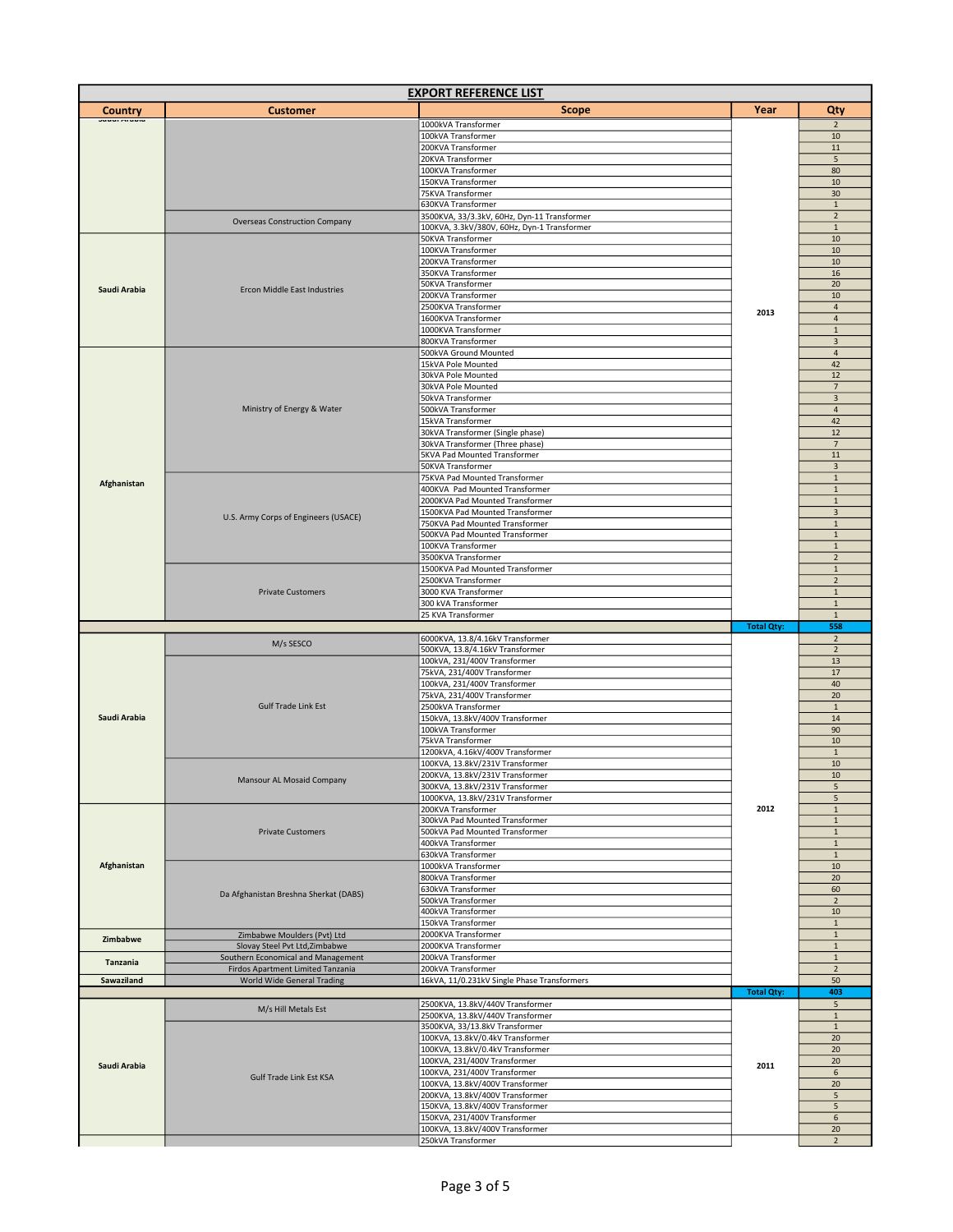| <b>EXPORT REFERENCE LIST</b> |                                                                    |                                                                       |                   |                                  |  |
|------------------------------|--------------------------------------------------------------------|-----------------------------------------------------------------------|-------------------|----------------------------------|--|
| <b>Country</b>               | <b>Customer</b>                                                    | <b>Scope</b>                                                          | Year              | Qty                              |  |
|                              |                                                                    | 400kVA Transformer                                                    |                   | $\mathbf{1}$                     |  |
| Afghanistan                  | <b>Private Customers</b>                                           | 630kVA Transformer                                                    | 2011              | $\mathbf 1$                      |  |
|                              |                                                                    | 800kVA Transformer<br>1000kVA Transformer                             |                   | $\mathbf 1$                      |  |
|                              |                                                                    |                                                                       | <b>Total Qty:</b> | $\overline{3}$<br>137            |  |
|                              |                                                                    | 630kVA, 13.8kV/231V Transformer                                       |                   | $\mathbf 1$                      |  |
|                              |                                                                    | 500kVA, 13.8kV/400V Transformer                                       |                   | $\mathbf{1}$                     |  |
|                              | Gulf Trade Link Est KSA                                            | 1000kVA, 13.8kV/400V Transformer<br>100kVA, 13.8kV/400V Transformer   |                   | $1\,$<br>15                      |  |
|                              |                                                                    | 100kVA, 231/400V Transformer                                          |                   | 5                                |  |
|                              |                                                                    | 2000kVA, 13.8kV/400V Transformer                                      |                   | $\overline{2}$                   |  |
| Saudi Arabia                 |                                                                    | 1500kVA, 13.8kV/3.3kV Transformer                                     | 2010              | $\mathbf 1$                      |  |
|                              |                                                                    | 1250kVA, 13.8kV/3.3kV Transformer<br>1250kVA, 13.8kV/440V Transformer |                   | $\mathbf 1$<br>$\mathbf{1}$      |  |
|                              | M/s Jawadat(KSA)                                                   | 750kVA, 13.8kV/500V Transformer                                       |                   | $\mathbf 2$                      |  |
|                              |                                                                    | 12MVA, 13.8kV/600V Transformer                                        |                   | $\overline{2}$                   |  |
|                              |                                                                    | 1250kVA, 13.8kV/380V Transformer                                      | <b>Total Qty:</b> | $\overline{2}$                   |  |
|                              |                                                                    | 2500kVA, 13.8kV/400V Transformer                                      |                   | $\overline{2}$<br>36             |  |
|                              | Dhahran Electric Co                                                | 500KVA Transformer                                                    |                   | 118                              |  |
|                              | Samad, Ibrahim and Muhammad Albabtain                              | Transformers of Various ratings                                       |                   | 11                               |  |
|                              | Riyadh Cement Factory, Riyadh                                      | 10MVA, 11kV/6.3kV Transformer                                         |                   | $\mathbf{1}$                     |  |
|                              | Ministry of Interior                                               | 1600kVA, 11kV/460V Transformer<br>10MVA, 33/13.8-11kV Transformer     |                   | 3<br>$\overline{2}$              |  |
|                              | Abu Tair Contracting Company                                       | 100kVA, 400V/231V Transformer                                         |                   | 20                               |  |
|                              | Mousaid Switchgear Company                                         | 1000kVA, 13.8kV/231V Transformer                                      |                   | $1\,$                            |  |
| Saudi Arabia                 |                                                                    | 2000kVA, 13.8kV/231V Transformer<br>100kVA, 231/400V Transformer      |                   | $\overline{2}$<br>30             |  |
|                              |                                                                    | 50kVA, 13.8kV/400V Transformer                                        | 2009              | 10                               |  |
|                              |                                                                    | 100kVA, 13.8kV/400V Transformer                                       |                   | 10                               |  |
|                              | <b>Gulf Trade Link</b>                                             | 200kVA, 13.8kV/400V Transformer                                       |                   | 10                               |  |
|                              |                                                                    | 400kVA, 13.8kV/400V Transformer<br>500kVA, 13.8kV/400V Transformer    |                   | $\,$ 1<br>$\mathbf 1$            |  |
|                              |                                                                    | 630kVA, 13.8kV/400V Transformer                                       |                   | $\mathbf 1$                      |  |
|                              |                                                                    | 1000kVA, 13.8kV/400V Transformer                                      |                   | $\mathbf{1}$                     |  |
| Kazakhstan                   | M/s Too ALZ, C/o M/s Ravi Steel Company                            | 5 MVA                                                                 |                   | $\overline{2}$                   |  |
|                              | TOO ALZ (for Steel Mill)                                           | 5000kVA, 6kV/2.4kV Transformer                                        | <b>Total Qty:</b> | $\mathbf{1}$<br>225              |  |
|                              |                                                                    | 100KVA, 13.8kV/231V Transformer                                       |                   | 10                               |  |
| Saudi Arabia                 | Saudi Electric Company                                             | 200KVA, 13.8kV/231V Transformer                                       |                   | 10                               |  |
|                              |                                                                    | 300KVA, 13.8kV/231V Transformer                                       | 2008              | 10                               |  |
| Greece                       | <b>METKA Construction</b>                                          | 1000KVA, 13.8kV/231V Transformer<br>22.5/28MVA, 20/11kV Transformer   |                   | 5<br>$\mathbf 1$                 |  |
|                              |                                                                    |                                                                       | <b>Total Qty:</b> | 36                               |  |
| Yemen                        | C/o M/s AL-Qarni Flow Tech. International                          | 2000 KVA Transformer                                                  | 2006              | $\mathbf{1}$                     |  |
|                              |                                                                    |                                                                       | <b>Total Qty:</b> | $\mathbf{1}$                     |  |
| <b>Nepal</b>                 | <b>Galaxy Trading Company</b>                                      | 100kVA Distribution Transformer                                       |                   |                                  |  |
|                              |                                                                    |                                                                       |                   | 5                                |  |
|                              |                                                                    | 200kVA Distribution Transformer<br>300kVA Distribution Transformer    | 2002              | $\mathbf{1}$<br>8                |  |
|                              |                                                                    |                                                                       | <b>Total Qty:</b> | 14                               |  |
|                              |                                                                    | 25kVA Single Phase Transformer                                        |                   | 40                               |  |
|                              |                                                                    | 50kVA Three Phase Transformer<br>100kVA Three Phase Transformer       |                   | 80                               |  |
|                              |                                                                    | 200kVA Three Phase Transformer                                        |                   | 40<br>50                         |  |
|                              |                                                                    | 315kVA Three Phase Transformer                                        |                   | 53                               |  |
|                              |                                                                    | 630kVA Three Phase Transformer                                        |                   | 20                               |  |
| Kenya                        | <b>Bawazir &amp; Company</b>                                       | 1000kVA Three Phase Transformer                                       | 1997-2000         | $10\,$                           |  |
|                              |                                                                    | 25kVA Single Phase Transformer<br>50kVA Three Phase Transformer       |                   | 20<br>$10\,$                     |  |
|                              |                                                                    | 100kVA Three Phase Transformer                                        |                   | 10                               |  |
|                              |                                                                    | 200kVA Three Phase Transformer                                        |                   | 10                               |  |
|                              |                                                                    | 315kVA Three Phase Transformer<br>630kVA Three Phase Transformer      |                   | $\overline{5}$<br>$\overline{2}$ |  |
|                              |                                                                    |                                                                       | <b>Total Qty:</b> | 350                              |  |
| Qatar                        | Mars Trading and Contracting Co.                                   | 500KVA Transformer                                                    | 2000              | 36                               |  |
|                              |                                                                    |                                                                       | <b>Total Qty:</b> | 36                               |  |
|                              | Amin Textile Mills Ltd.                                            | 1250KVA Transformer                                                   |                   | $\overline{2}$                   |  |
|                              |                                                                    | 750KVA Transformer<br>1600kVA Transformer                             |                   | $\mathbf 2$<br>$\mathbf{1}$      |  |
|                              | Gawsia Spinning and Weaving Mills Ltd.                             | 1000KVA Transformer                                                   |                   | $\mathbf 1$                      |  |
|                              | <b>Tangall Cotton Mills</b>                                        | 1000kVA Transformer                                                   |                   | $\mathbf 1$                      |  |
|                              | Satrang Textile Mills Ltd.<br>Chishtia Textile Mills Ltd           | 1000KVA Transformer<br>1000KVA Transformer                            |                   | $\mathbf 1$<br>$\mathbf 1$       |  |
|                              | Valika Woollen Mills                                               | 750kVA Transformer                                                    |                   | $\mathbf 2$                      |  |
|                              | Hamldia Jute Mills Ltd                                             | 500kVA Transformer                                                    |                   | $\mathbf 1$                      |  |
|                              | Latif Bawany Jute Mills                                            | 1000kVA Transformer<br>1000kVA Transformer                            |                   | $1\,$<br>$1\,$                   |  |
|                              | Zakaria Jute Mills Ltd.<br><b>Gul Ahmed Jute Mills</b>             | 1600kVA Transformer                                                   |                   | $\mathbf{1}$                     |  |
|                              | Mowla Textile Mills                                                | 1000kVA Transformer                                                   |                   | $\mathbf 1$                      |  |
|                              | Sarwar Jute Mills Ltd                                              | 500kVA Transformer                                                    |                   | $1\,$                            |  |
|                              | <b>Carpeting Jute Mills</b><br>Dacca Pharmaceuticals               | 1000kVA Transformer<br>200kVA Transformer                             |                   | $\mathbf 1$<br>$\mathbf 1$       |  |
|                              | Kohinoor chemical Company                                          | 750kVA Transformer                                                    |                   | $\,$ 1                           |  |
|                              |                                                                    | 750kVA Transformer                                                    |                   | $\overline{2}$                   |  |
|                              | Pakistan Oxygen Limited                                            | 200kVA Transformer                                                    | 1970-1997         | $\mathbf{1}$<br>$1\,$            |  |
| <b>Bangladesh</b>            | Pakistan National Oils Ltd.                                        | 500kVA Transformer<br>500kVA Transformer                              |                   | $\mathbf{1}$                     |  |
|                              | Asbestos Cement Industries Limited<br>East Bengal Re-Rolling Mills | 750kVA Transformer<br>1000kVA Transformer                             |                   | $\,1\,$<br>$\mathbf 1$           |  |